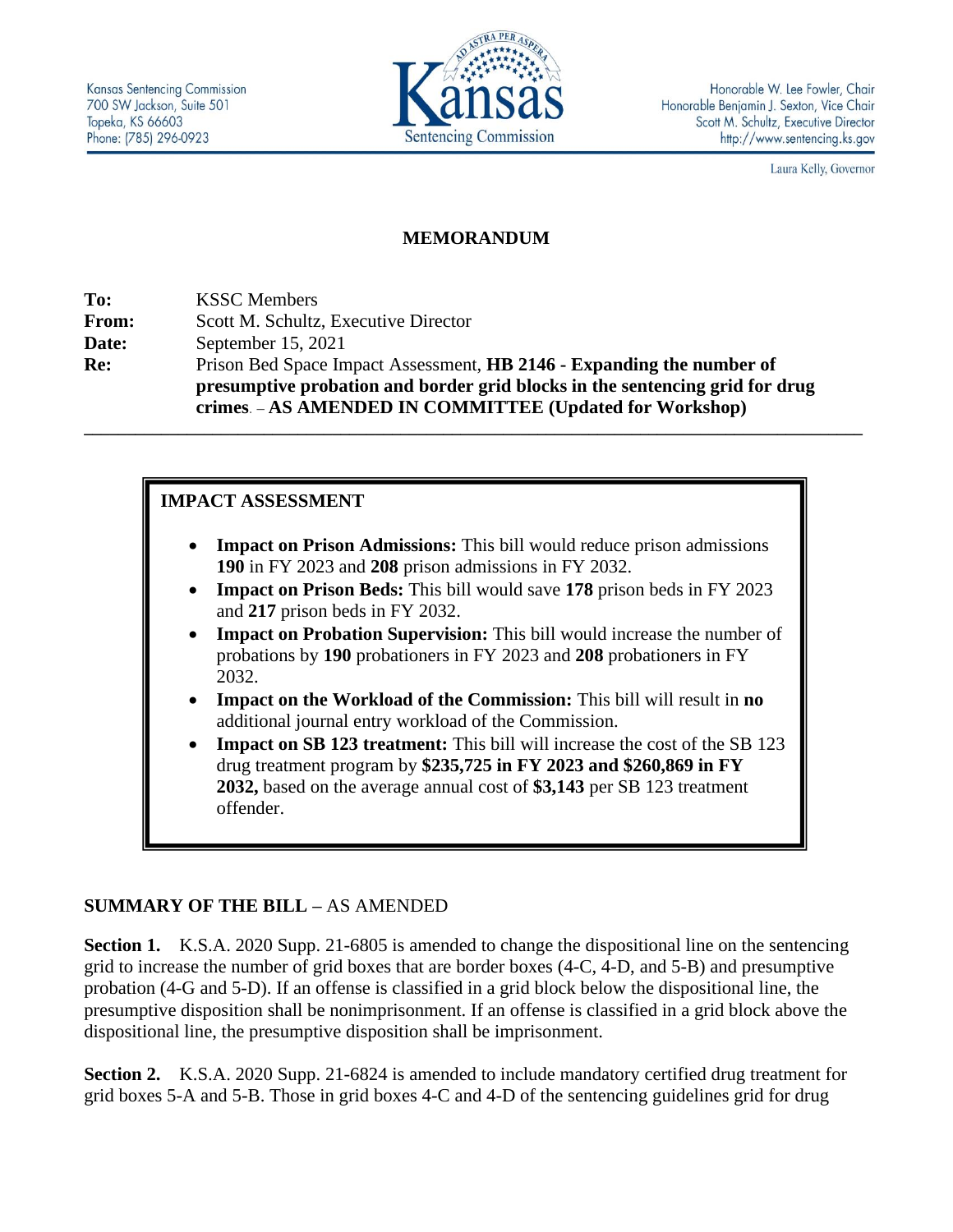crimes will qualify for certified drug treatment if the person felonies in the offender's criminal history were severity level 8, 9 or 10 or nongrid offenses of the sentencing guidelines grid for nondrug crimes, and the court finds and sets forth with particularity the reasons for finding that the safety of the members of the public will not be jeopardized by such placement in a drug abuse treatment program

# **KEY ASSUMPTIONS**

- The target population of this proposal will include drug level 5 B-I and drug level 4 criminal history category C-I.
- Changing all D5 B-I grid boxes and D4 C-I grid boxes to presumptive probation boxes.
- Projected admission to prison for the target offenders is assumed to increase by an annual average of 1%, which is the same percentage used in relation to the baseline prison population forecast produced in August 2021 by the Kansas Sentencing Commission.
- The length of stay in prison for the above offenders will be 80% of their pronounced sentence less jail and program credits.
- It is assumed that the effective date is on July 1, 2022.

# **FINDINGS**

- In FY 2020, **2,800** offenders were sentenced as drug **severity level 5** between criminal history B-I. Of this number:
	- o 248 (8.9%) received prison sentence with an average length of 24.1 months,
	- o 1,364 (48.7%) received probation sentences; and
	- o 1,188 (42.4%) were sentenced to SB 123 drug treatment.
- The criminal history category of these offenders was as follows:

| <b>Criminal History Category</b> | <b>Number of Offenders</b> | <b>Percent</b> |
|----------------------------------|----------------------------|----------------|
| B                                | 214                        | 7.6%           |
| $\mathcal{C}$                    | 382                        | 13.7%          |
| D                                | 141                        | 5.0%           |
| E                                | 491                        | 17.6%          |
| F                                | 276                        | 9.9%           |
| G                                | 423                        | 15.1%          |
| H                                | 324                        | 11.6%          |
|                                  | 547                        | 19.5%          |
| <b>Total</b>                     | 2,800                      | 100.0%         |

- In FY 2020, **307** offenders were sentenced as drug **severity level 4** with a criminal history C, D, E, F, G, H, or I. Of this number:
	- o 59 (19.2%) were sentenced to prison with an average length of 24 months; and
	- o 248 (81.8%) were sentenced to probation.
- The criminal history category of these offenders was as follows: